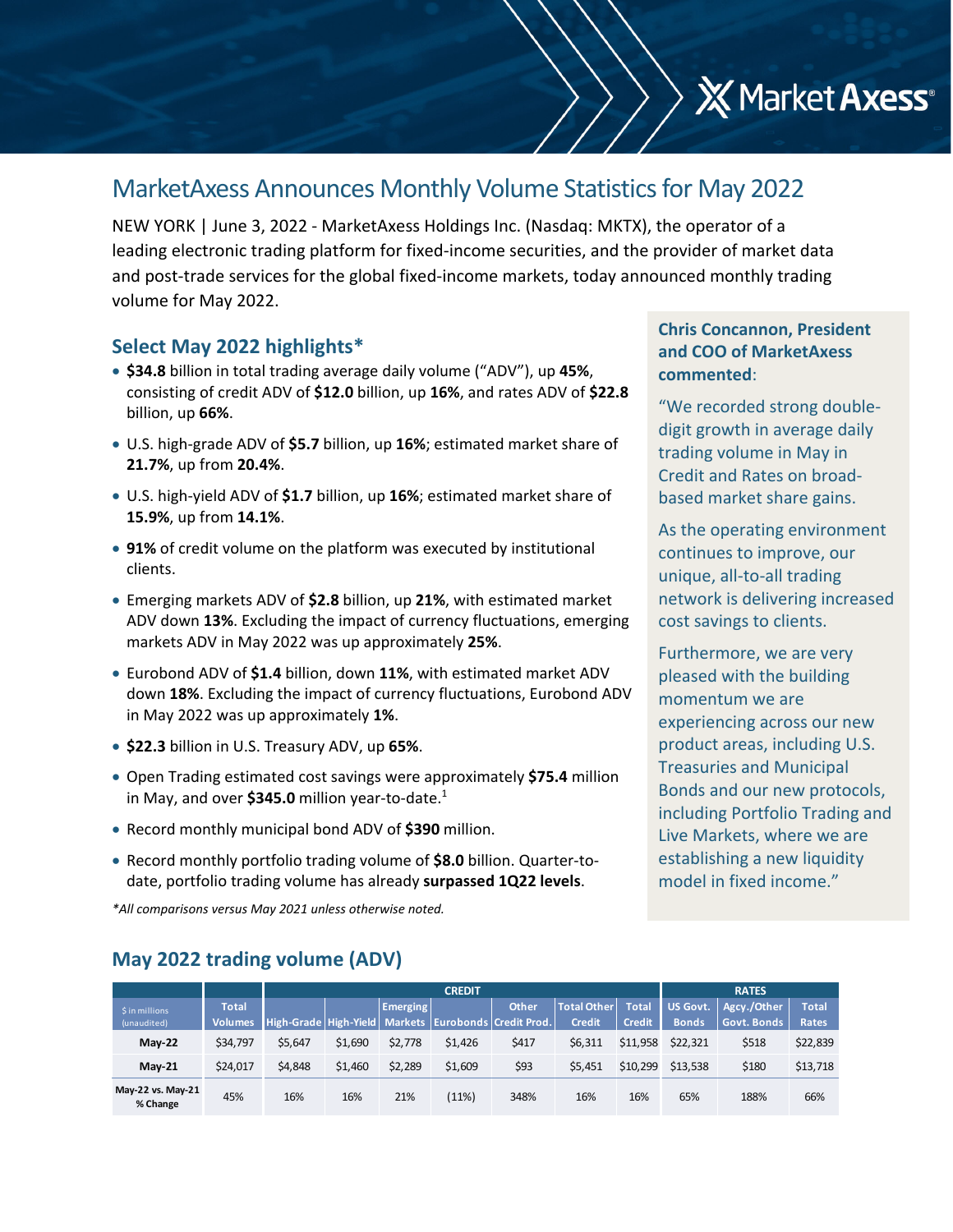

## **2Q22 (QTD) trading volume (ADV)**

|                               |                                | <b>CREDIT</b>         |         |                 |         |                                             |                                     |                               |                                 | <b>RATES</b>               |                       |  |
|-------------------------------|--------------------------------|-----------------------|---------|-----------------|---------|---------------------------------------------|-------------------------------------|-------------------------------|---------------------------------|----------------------------|-----------------------|--|
| \$ in millions<br>(unaudited) | <b>Total</b><br><b>Volumes</b> | High-Grade High-Yield |         | <b>Emerging</b> |         | Other<br>Markets   Eurobonds   Credit Prod. | <b>Total Other</b><br><b>Credit</b> | <b>Total</b><br><b>Credit</b> | <b>US Govt.</b><br><b>Bonds</b> | Agcy./Other<br>Govt. Bonds | <b>Total</b><br>Rates |  |
| 2Q22 (QTD)                    | \$36,422                       | \$5,800               | \$1,669 | \$2,814         | \$1,426 | \$385                                       | \$6,294                             | \$12,094                      | \$23,893                        | \$435                      | \$24,328              |  |
| 2Q21 (QTD)                    | \$24,223                       | \$5,039               | \$1,507 | \$2,392         | \$1,506 | \$102                                       | \$5,507                             | \$10.546                      | \$13,465                        | \$212                      | \$13,677              |  |
| 2Q22 vs. 2Q21<br>QTD % Change | 50%                            | 15%                   | 11%     | 18%             | (5%)    | 277%                                        | 14%                                 | 15%                           | 77%                             | 105%                       | 78%                   |  |

<sup>1</sup> Estimated liquidity taker cost savings is defined as the difference between the winning price and the best disclosed dealer cover price. Estimated liquidity provider cost savings is defined as the difference between the winning price and then current Composite+ bid or offer level (offer if the provider is buying, bid if provider is selling) at the time of the inquiry.

**Reported MarketAxess volume in all product categories includes only fully electronic trading volume. MarketAxess trading volumes, TRACE reported volumes and MarketAxess Post‐Trade processed volumes are available on the Company's website at investor.marketaxess.com/volume.cfm.** 

#### **Cautionary Note Regarding Forward‐Looking Statements**

This press release may contain forward‐looking statements, including statements about the outlook and prospects for Company and industry growth, as well as statements about the Company's future financial and operating performance. These and other statements that relate to future results and events are based on MarketAxess' current expectations. The Company's actual results in future periods may differ materially from those currently expected or desired because of a number of risks and uncertainties, including: global economic, political and market factors; risks relating to the COVID‐19 pandemic, including the possible effects of the economic conditions worldwide resulting from the COVID-19 pandemic; adverse effects as a result of climate change or other ESG risks that could affect our reputation; the level of trading volume transacted on the MarketAxess platform; the rapidly evolving nature of the electronic financial services industry; the level and intensity of competition in the fixed‐ income electronic trading industry and the pricing pressures that may result; reputational or credibility risks related to our data products and index business; the variability of our growth rate; our ability to introduce new fee plans and our clients' response; our ability to attract clients or adapt our technology and marketing strategy to new markets; risks related to our growing international operations; our dependence on our broker-dealer clients; the loss of any of our significant institutional investor clients; our exposure to risks resulting from non‐performance by counterparties to transactions executed between our clients in which we act as an intermediary in matched principal trades; risks related to self‐clearing; the effect of rapid market or technological changes on us and the users of our technology; our dependence on third‐party suppliers for key products and services; our ability to successfully maintain the integrity of our trading platform and our response to system failures, capacity constraints and business interruptions; the occurrence of design defects, errors, failures or delays with our platforms; our vulnerability to cyber security risks; our actual or perceived failure to comply with privacy and data protection laws; our ability to protect our intellectual property rights or technology and defend against intellectual property infringement or other claims; our ability to enter into strategic alliances and to acquire other businesses and successfully integrate them with our business; our dependence on our management team and our ability to attract and retain talent; limitations on our flexibility because we operate in a highly regulated industry; the increasing government regulation of us and our clients; risks related to the U.K.'s exit from the European Union; our exposure to costs and penalties related to our extensive regulation; our risks of litigation and securities laws liability; our future capital needs and our ability to obtain capital when needed; limitations on our operating flexibility contained in our credit agreement; and other factors. The Company undertakes no obligation to update any forward-looking statements, whether as a result of new information, future events or otherwise. More information about these and other factors affecting MarketAxess' business and prospects is contained in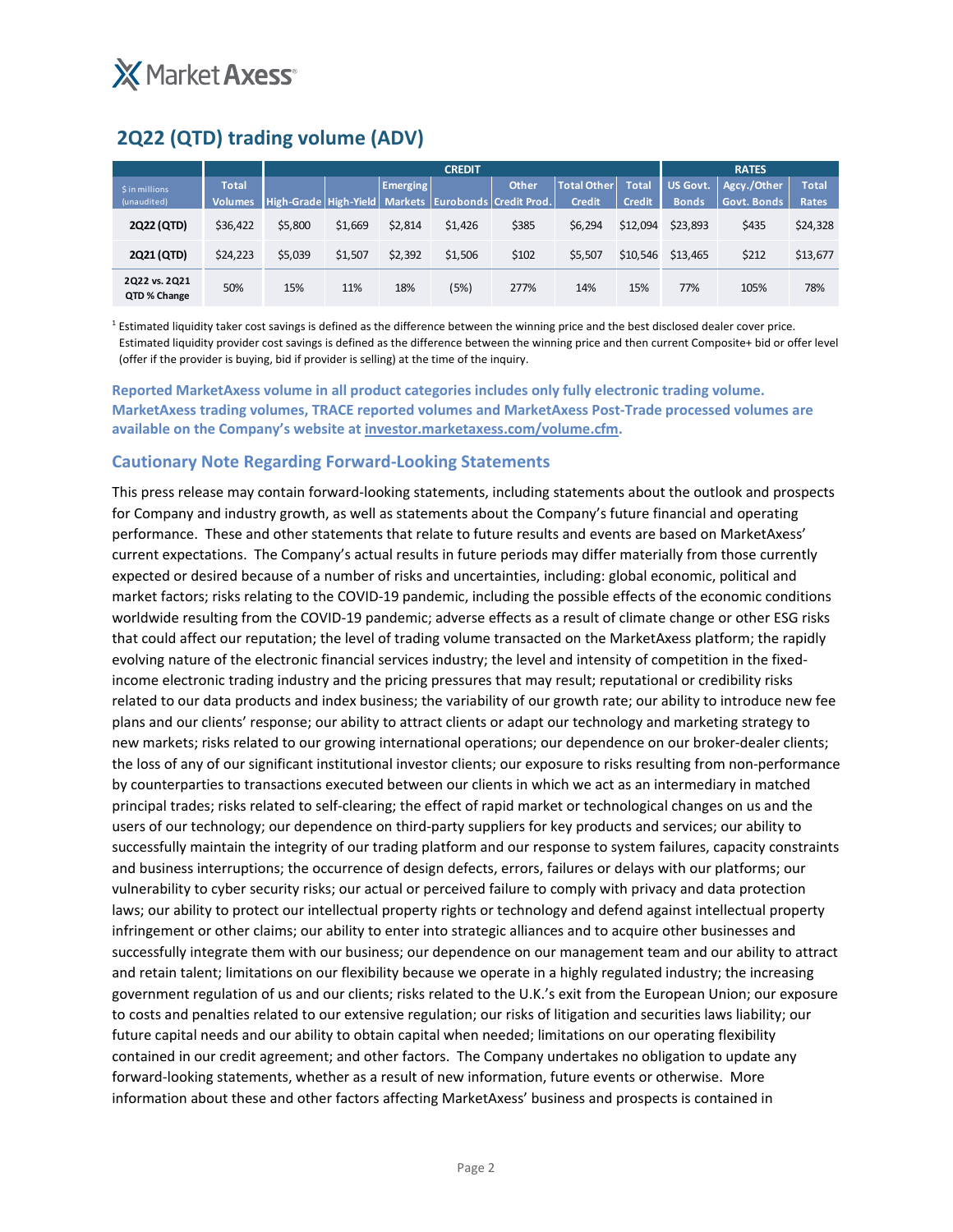# **X** Market Axess<sup>®</sup>

MarketAxess' periodic filings with the Securities and Exchange Commission and can be accessed at www.marketaxess.com.

#### **About MarketAxess**

MarketAxess (Nasdaq: MKTX) operates a leading electronic trading platform that delivers greater trading efficiency, a diversified pool of liquidity and significant cost savings to institutional investors and broker‐dealers across the global fixed-income markets. Over 1,900 firms leverage MarketAxess' patented technology to efficiently trade fixed‐income securities. MarketAxess' award‐winning Open Trading® marketplace is widely regarded as the preferred all-to-all trading solution in the global credit markets. Founded in 2000, MarketAxess connects a robust network of market participants through the full trading lifecycle, including automated trading solutions, intelligent data products and a range of post-trade services. Learn more at www.marketaxess.com and on Twitter @MarketAxess.

# # #

### **Contacts**

#### **INVESTOR RELATIONS MEDIA RELATIONS**

**Stephen Davidson** MarketAxess Holdings Inc. +1 212 813 6313 sdavidson2@marketaxess.com

**Marisha Mistry** MarketAxess Holdings Inc. +1 917 267 1232 mmistry@marketaxess.com

**William McBride** RF | Binder +1 917 239 6726